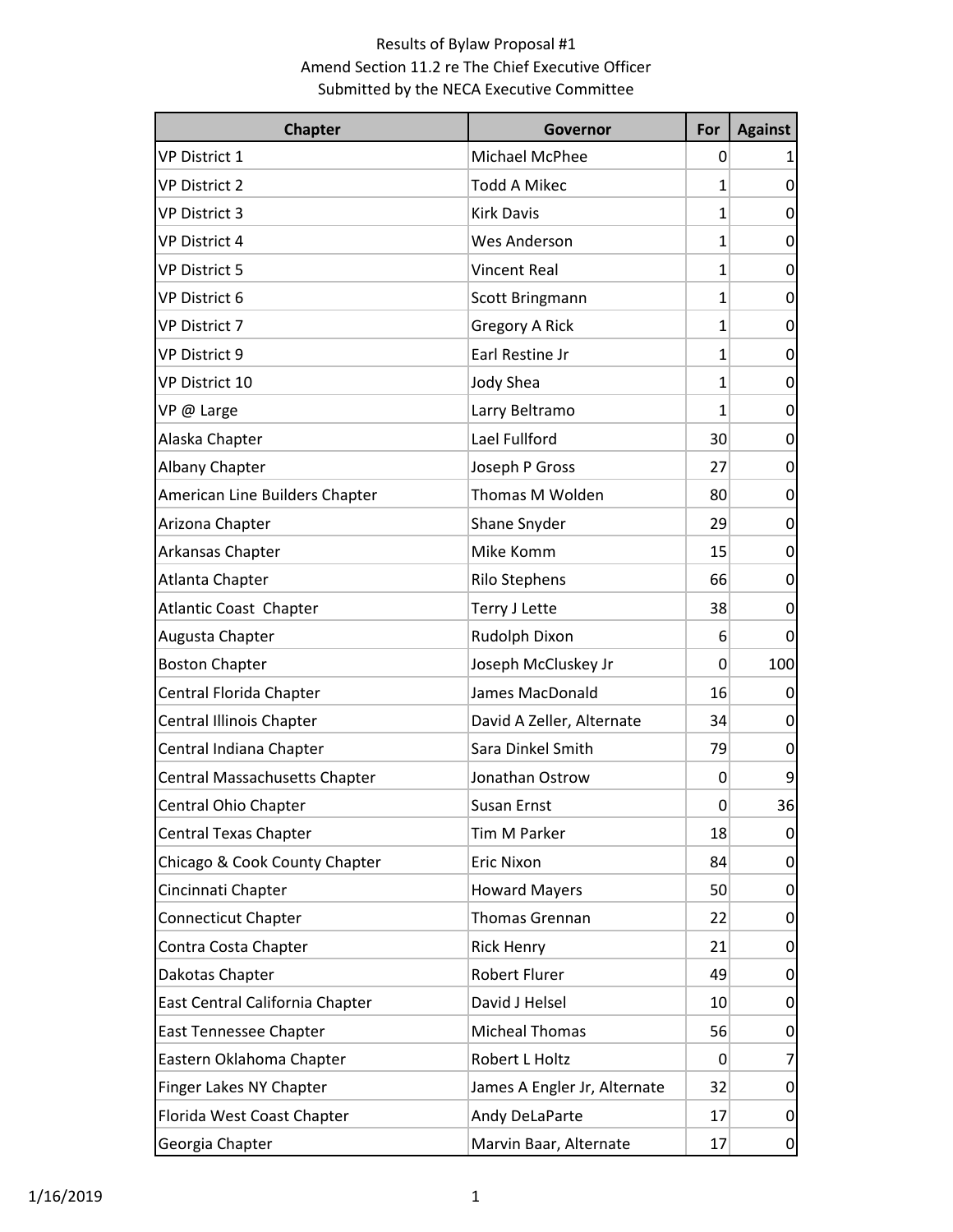| <b>Chapter</b>                         | Governor                     | For      | <b>Against</b> |
|----------------------------------------|------------------------------|----------|----------------|
| <b>Greater Cleveland Chapter</b>       | Alternate                    | 55       | 0              |
| Greater Sacramento Chapter             | Frank E Schetter             | 41       | $\overline{0}$ |
| <b>Gulf Coast Chapter</b>              | Charles Freeman              | 38       | 0              |
| Hawaii Chapter                         | <b>Steve T Watanabe</b>      | 29       | 0              |
| <b>Hudson Valley Chapter</b>           | Robert A Metz                | 17       | 0              |
| Idaho Chapter                          | Jeffrey L Wheeler            | 17       | 0              |
| <b>Illinois Chapter</b>                | Larry F. Glaenzer, Alternate | 75       | 0              |
| <b>Inland Empire Chapter</b>           | David A Peterson             | 28       | 0              |
| Intermountain Chapter                  | Frank D Rydalch              | 19       | 0              |
| Iowa Chapter                           | Donald C Stockton            | 61       | 0              |
| Kansas Chapter                         | Shawn P Smith                | 34       | 0              |
| Kansas City Chapter                    | Don Laffoon                  | 50       | 0              |
| Long Island Chapter                    | Donald Leslie Jr             | 59       | 0              |
| Los Angeles County Chapter             | Fred Neubauer, Alternate     | 102      | 0              |
| Louisville Chapter                     | Kevin Waldron                | 43       | 0              |
| <b>Mahoning Valley Chapter</b>         | David A Dickey               | 13       | 0              |
| Maryland Chapter                       | Steven M Petri Sr            | 43       | 0              |
| Memphis Chapter                        | Scott A Seward               | 0        | 23             |
| Michigan Chapter                       | Robert J Turner II           | 92       | 0              |
| Milwaukee Chapter                      | David M Washebek             | 52       | 0              |
| Minneapolis Chapter                    | <b>Duane Hendricks</b>       | 84       | 0              |
| Montana Chapter                        | <b>Curtis Butts</b>          | 24       | 0              |
| Monterey Bay California Chapter        | Frederick A Jensen           | 5        | 0              |
| Nebraska Chapter                       | Richard J Milota Jr          | 32       | 0              |
| New Mexico Chapter                     | Troy L Beall                 | 13       | 0              |
| New York City Chapter                  | Stephen J Gianotti           | $\Omega$ | 250            |
| North Central Ohio Chapter             | Robert E Wickham             | 29       | 0              |
| North Florida Chapter                  | Edward E Witt Jr             | 18       | 0              |
| North Louisiana Chapter                | Jimmy Feazel                 | 16       | 0              |
| North Texas Chapter                    | <b>Steve Hargrove</b>        | $\Omega$ | 32             |
| Northeast Louisiana Chapter            | Martin West                  | 7        | 0              |
| Northeastern Illinois Chapter          | Craig R Martin               | 51       | 0              |
| Northeastern Line Constructors Chapter | James Collins, Alternate     | 58       | 0              |
| Northern California Chapter            | Kurt Brinkman                | 67       | 0              |
| Northern Illinois Chapter              | Lewis G Maffioli             | 22       | 0              |
| Northern Indiana Chapter               | Anthony J Maloney III        | 52       | $\overline{0}$ |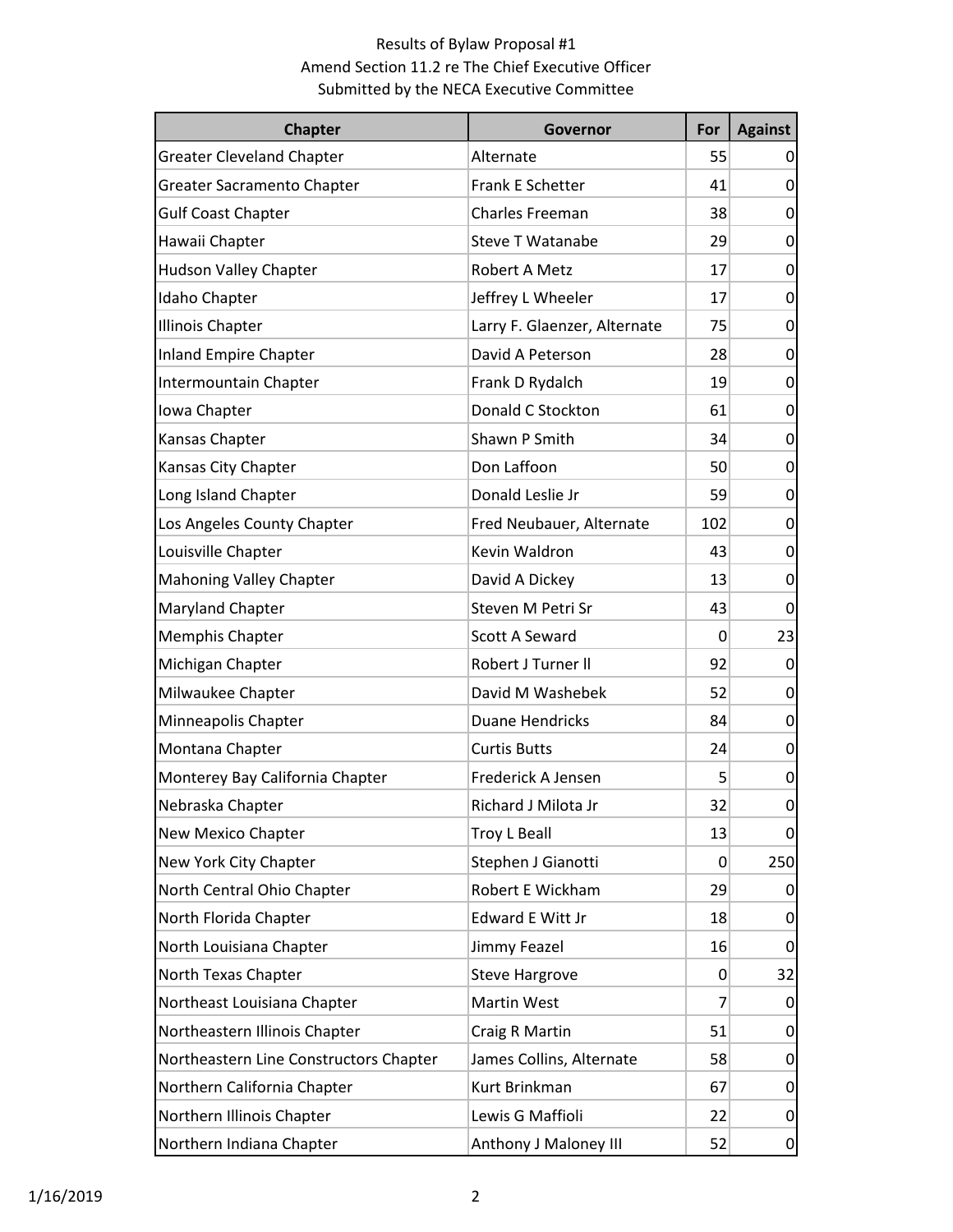| <b>Chapter</b>                                                        | Governor                   | For             | <b>Against</b> |
|-----------------------------------------------------------------------|----------------------------|-----------------|----------------|
| Northern New Jersey Chapter                                           | Alan Golub, Alternate      | 0               | 108            |
| Northwest Line Constructors Chapter                                   | Mike Podkranic, Alternate  | 39              | 0              |
| Ohio/Michigan Chapter                                                 | Scott Korczynski           | 46              | 0              |
| Oklahoma Chapter                                                      | Jeff L Lewis               | 21              | 0              |
| <b>Orange County Chapter</b>                                          | Jeff Perry                 | 40              | 0              |
| Oregon-Columbia Chapter                                               | Mark Walter                | 70              | 0              |
| Oregon-Pacific Cascade Chapter                                        | <b>Jim Hess</b>            | 42              | 0              |
| Penn-Del-Jersey Chapter                                               | Luke R Cunningham          | 0               | 181            |
| <b>Puget Sound Chapter</b>                                            | Marvin D Nelson            | 74              | 0              |
| Red River Valley Chapter                                              | Marvin L Groves II         | 0               | 11             |
| Rhode Island and SE Massachusetts Chapter George Ouellette, Alternate |                            | 0               | 15             |
| Rochester New York Chapter                                            | Carl P Rath                | 0               | 22             |
| Rocky Mountain Chapter                                                | Craig Clark                | 28              | 0              |
| San Diego County Chapter                                              | <b>Tim Dudek</b>           | 57              | 0              |
| San Francisco Chapter                                                 | James P Young              | 0               | 48             |
| Santa Clara Valley Chapter                                            | <b>Timothy P Daniels</b>   | 47              | 0              |
| South Florida Chapter                                                 | Jonathan R Borden          | 26              | 0              |
| South Louisiana Chapter                                               | E. J. Deubler III          | 14              | 0              |
| South Texas Chapter                                                   | Robert A Livar, Alternate  | 15              | 0              |
| Southeast Texas Chapter                                               | Matthew B Cappadonna       | 56              | 0              |
| Southeastern Line Constructors Chapter                                | Jesse Colley               | 31              | 0              |
| Southeastern Michigan Chapter                                         | <b>William M Darish</b>    | 62              | 0              |
| Southern Arizona Chapter                                              | John F Kostyo              | 11              | 0              |
| Southern Colorado Chapter                                             | James L Peterson           | 25              | 0              |
| Southern Indiana Chapter                                              | Roger Daniel               | 39              | 0              |
| Southern Nevada Chapter                                               | Robert J Lisowski          | 0               | 40             |
| Southern New Jersey Chapter                                           | Mike Nielsen               | $\Omega$        | 64             |
| Southern Sierras Chapter                                              | Thomas G Ispas             | 24              | 0              |
| Southern Tier Chapter                                                 | Lindsay T Mills, Alternate | 0               | 6              |
| Southwest Washington Chapter                                          | <b>Scott B Stephens</b>    | 27              | 0              |
| Southwestern Line Constructors Chapter                                | Earl 'Duke' Austin Jr      | 42              | 0              |
| St Louis Chapter                                                      | Brian J Kohnen             | 78              | 0              |
| St Paul Chapter                                                       | Peter Bourland             | 45              | 0              |
| Twin Ports-Arrowhead Chapter                                          | Rick Osbakken              | 18              | 0              |
| Washington DC Chapter                                                 | Gregg S Kaderabek          | 90 <sup>°</sup> | 0              |
| <b>West Texas Chapter</b>                                             | Tom Wiley                  | $\vert 0 \vert$ | 13             |